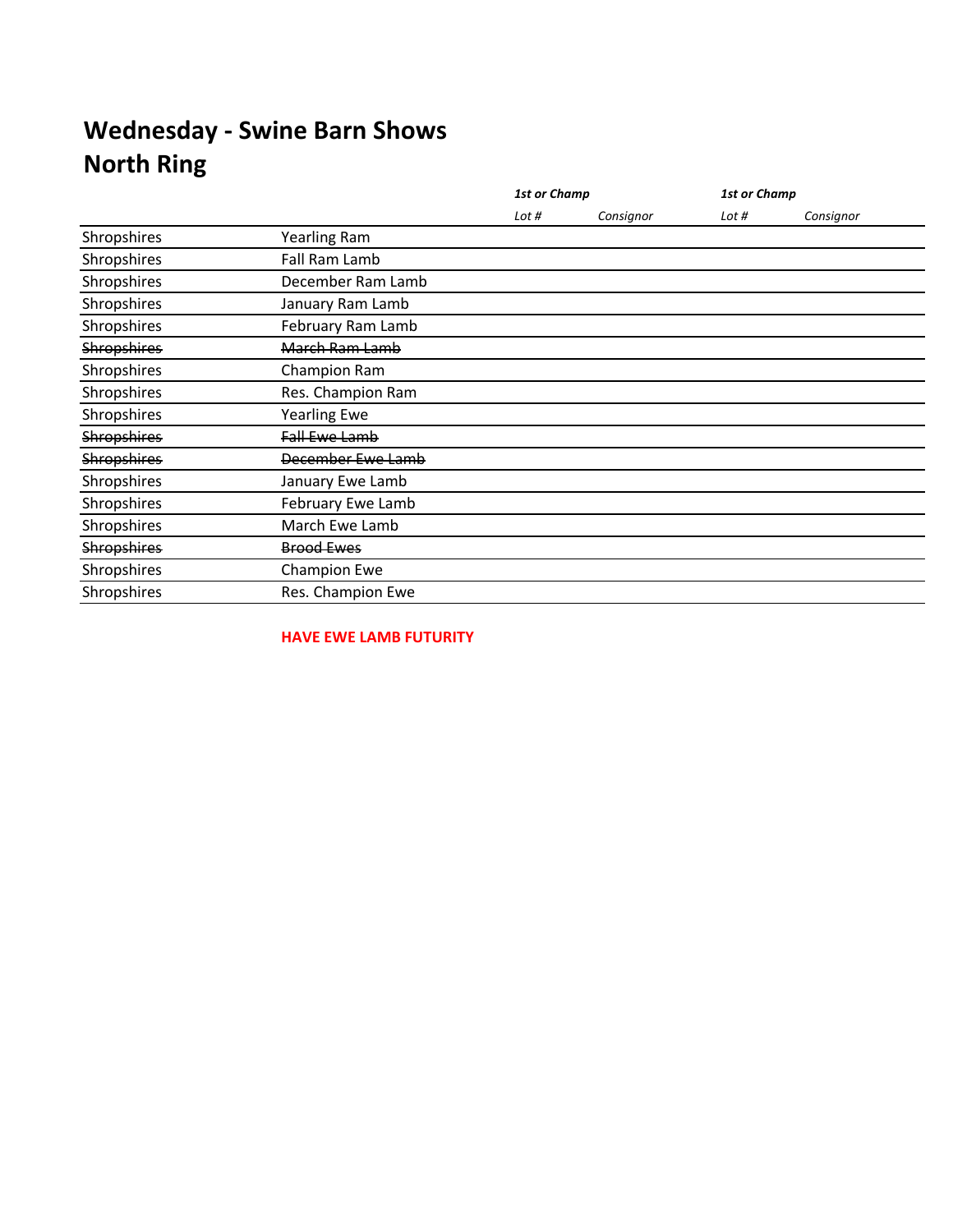|            |                          |       | <b>1st or Champ</b> |       | <b>1st or Champ</b> |
|------------|--------------------------|-------|---------------------|-------|---------------------|
|            |                          | Lot # | Consignor           | Lot # | Consignor           |
| Southdowns | <b>Yearling Ram</b>      |       |                     |       |                     |
| Southdowns | Fall Ram Lamb            |       |                     |       |                     |
| Southdowns | January Ram Lamb         |       |                     |       |                     |
| Southdowns | February Ram Lamb        |       |                     |       |                     |
| Southdowns | March Ram Lamb           |       |                     |       |                     |
| Southdowns | Champion Ram             |       |                     |       |                     |
| Southdowns | Res. Champion Ram        |       |                     |       |                     |
| Southdowns | <b>ODD Yearling Ewe</b>  |       |                     |       |                     |
| Southdowns | <b>EVEN Yearling Ewe</b> |       |                     |       |                     |
| Southdowns | Fall Ewe Lamb            |       |                     |       |                     |
| Southdowns | January Ewe Lamb         |       |                     |       |                     |
| Southdowns | February Ewe Lamb        |       |                     |       |                     |
| Southdowns | March Ewe Lamb           |       |                     |       |                     |
| Southdowns | <b>Brood Ewe</b>         |       |                     |       |                     |
| Southdowns | <b>Champion Ewe</b>      |       |                     |       |                     |
| Southdowns | Res. Champion Ewe        |       |                     |       |                     |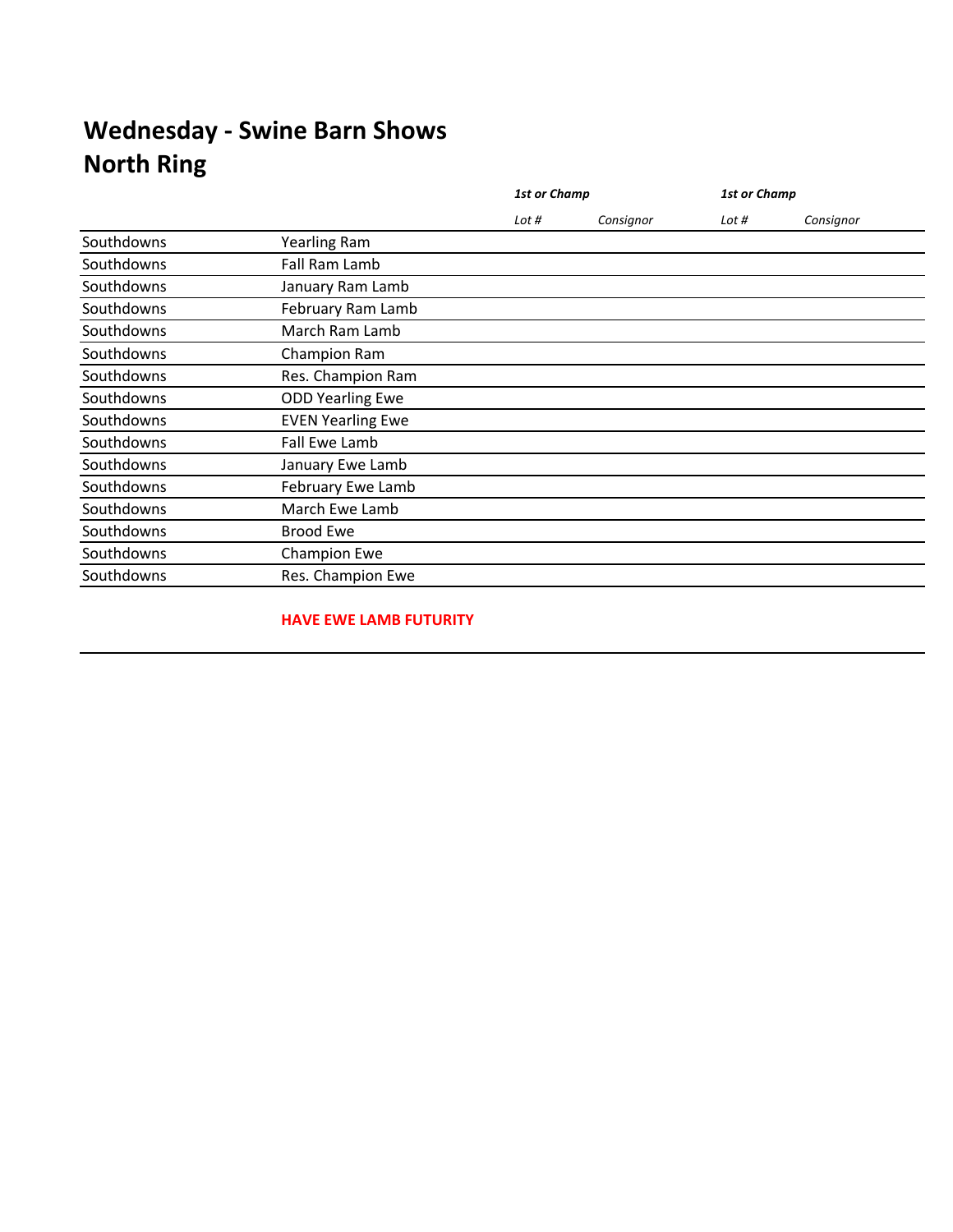|                           | <b>1st or Champ</b> |           | <b>1st or Champ</b> |           |
|---------------------------|---------------------|-----------|---------------------|-----------|
|                           | Lot $#$             | Consignor | Lot $#$             | Consignor |
| <b>Yearling Ram</b>       |                     |           |                     |           |
| Fall Ram Lamb             |                     |           |                     |           |
| Sr. Champion Ram          |                     |           |                     |           |
| Res. Sr. Champion Ram     |                     |           |                     |           |
| Ram Lamb I - 85-95 lb     |                     |           |                     |           |
| Ram Lamb II - 100-111 lb  |                     |           |                     |           |
| Ram Lamb III - 119-131 lb |                     |           |                     |           |
| Ram Lamb IV - 133-139 lb  |                     |           |                     |           |
| Ram Lamb V - 143-156 lb   |                     |           |                     |           |
| Jr. Champion Ram          |                     |           |                     |           |
| Res. Jr. Champion Ram     |                     |           |                     |           |
| Champion Ram              |                     |           |                     |           |
| Res. Champion Ram         |                     |           |                     |           |
| <b>Yearling Ewe</b>       |                     |           |                     |           |
| <b>Fall Ewe Lamb</b>      |                     |           |                     |           |
| Sr. Champion Ewe          |                     |           |                     |           |
| Res. Sr. Champion Ram     |                     |           |                     |           |
| Ewe Lamb I - 71-80 lb     |                     |           |                     |           |
| Ewe Lamb II - 86-99 lb    |                     |           |                     |           |
| Ewe Lamb III - 103-113 lb |                     |           |                     |           |
| Ewe Lamb IV - 114-119 lb  |                     |           |                     |           |
| Ewe Lamb V - 126-138 lb   |                     |           |                     |           |
| Jr. Champion Ewe          |                     |           |                     |           |
| Res. Jr. Champion Ewe     |                     |           |                     |           |
| <b>Champion Ewe</b>       |                     |           |                     |           |
| Res Champion Ewe          |                     |           |                     |           |
|                           |                     |           |                     |           |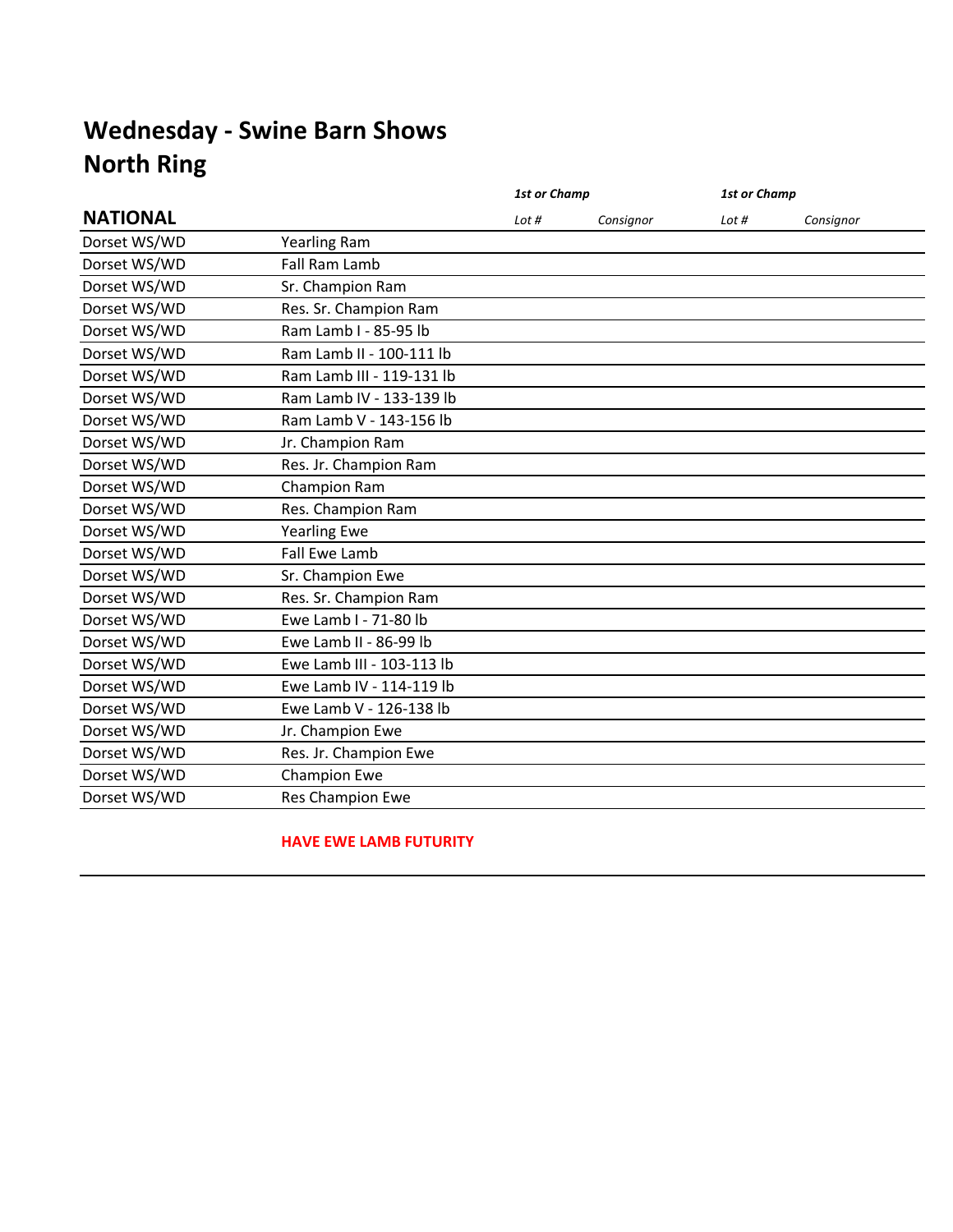|                        |                           | <b>1st or Champ</b> |           | <b>1st or Champ</b> |           |
|------------------------|---------------------------|---------------------|-----------|---------------------|-----------|
| <b>NATIONAL</b>        |                           | Lot $#$             | Consignor | Lot $#$             | Consignor |
| Dorset Advantage WS/WD | Yearling Ram              |                     |           |                     |           |
| Dorset Advantage WS/WD | Fall Ram Lamb             |                     |           |                     |           |
| Dorset Advantage WS/WD | Sr. Champion Ram          |                     |           |                     |           |
| Dorset Advantage WS/WD | Res. Sr. Champion Ram     |                     |           |                     |           |
| Dorset Advantage WS/WD | Ram Lamb I - 110-118 lb   |                     |           |                     |           |
| Dorset Advantage WS/WD | Ram Lamb II - 150 lb +    |                     |           |                     |           |
| Dorset Advantage WS/WD | Jr. Champion Ram          |                     |           |                     |           |
| Dorset Advantage WS/WD | Res. Jr. Champion Ram     |                     |           |                     |           |
| Dorset Advantage WS/WD | Champion Ram              |                     |           |                     |           |
| Dorset Advantage WS/WD | Res. Champion Ram         |                     |           |                     |           |
| Dorset Advantage WS/WD | <b>Yearling Ewe</b>       |                     |           |                     |           |
| Dorset Advantage WS/WD | <b>Fall Ewe Lamb</b>      |                     |           |                     |           |
| Dorset Advantage WS/WD | Sr. Champion Ewe          |                     |           |                     |           |
| Dorset Advantage WS/WD | Res. Sr. Champion Ewe     |                     |           |                     |           |
| Dorset Advantage WS/WD | Ewe Lamb I - 75-85 lb     |                     |           |                     |           |
| Dorset Advantage WS/WD | Ewe Lamb II - 90-100 lb   |                     |           |                     |           |
| Dorset Advantage WS/WD | Ewe Lamb III - $114$ lb + |                     |           |                     |           |
| Dorset Advantage WS/WD | Jr. Champion Ewe          |                     |           |                     |           |
| Dorset Advantage WS/WD | Res. Jr. Champion Ewe     |                     |           |                     |           |
| Dorset Advantage WS/WD | Champion Ewe              |                     |           |                     |           |
| Dorset Advantage WS/WD | Res Champion Ewe          |                     |           |                     |           |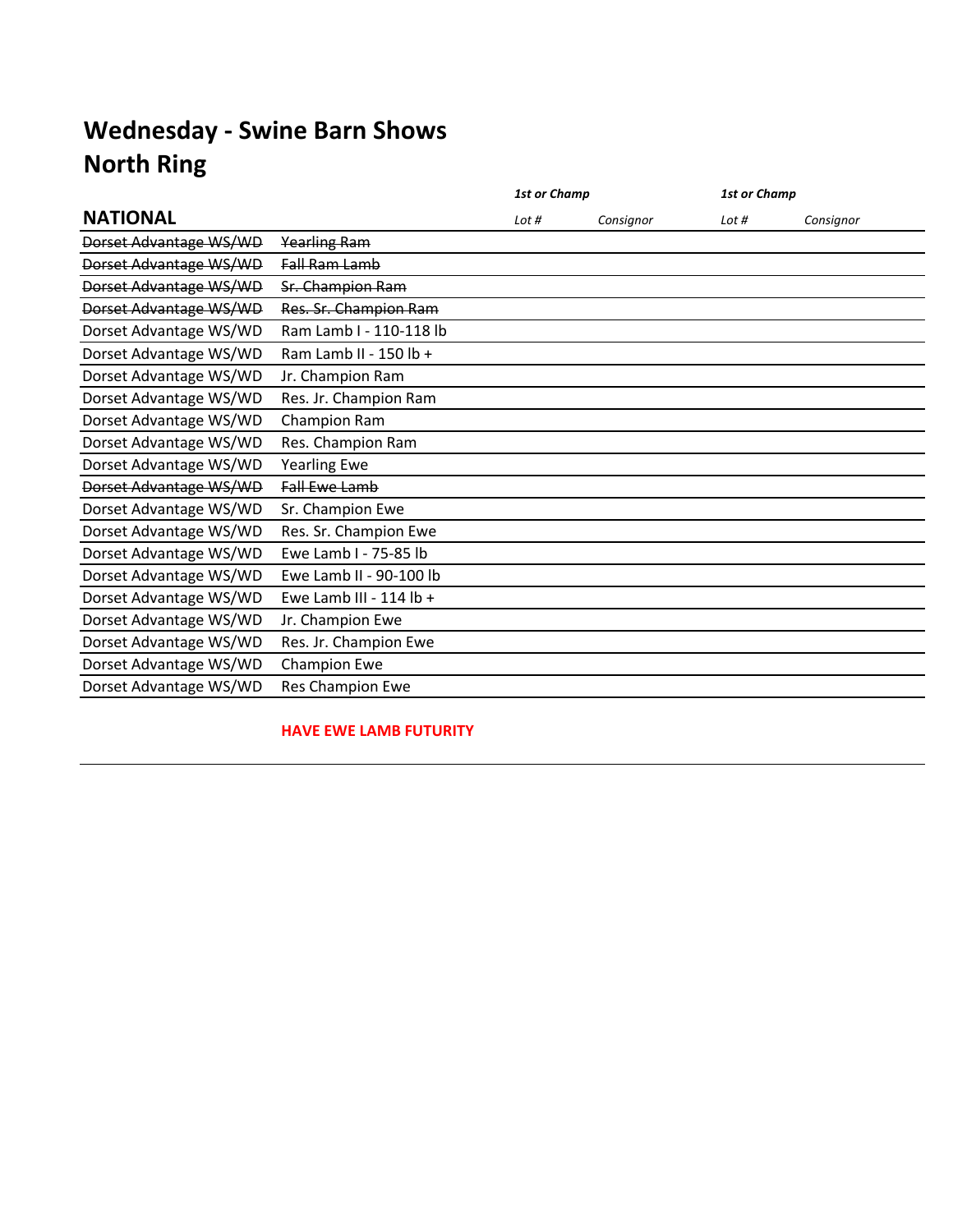|                     |                          | <b>1st or Champ</b> |           | <b>1st or Champ</b> |           |  |  |
|---------------------|--------------------------|---------------------|-----------|---------------------|-----------|--|--|
|                     |                          | Lot #               | Consignor | Lot #               | Consignor |  |  |
| Speckle-Faced WS/WD | Ram Lamb                 |                     |           |                     |           |  |  |
| Speckle-Faced WS/WD | Champion Ram             |                     |           |                     |           |  |  |
| Speckle-Faced WS/WD | Res Champion Ram         |                     |           |                     |           |  |  |
| Speckle-Faced WS/WD | <b>Yearling Ewe</b>      |                     |           |                     |           |  |  |
| Speckle-Faced WS/WD | Ewe Lamb I - under 80 lb |                     |           |                     |           |  |  |
| Speckle-Faced WS/WD | Ewe Lamb II - 110-119 lb |                     |           |                     |           |  |  |
| Speckle-Faced WS/WD | Ewe Lamb II - 125+ lb    |                     |           |                     |           |  |  |
| Speckle-Faced WS/WD | <b>Champion Ewe</b>      |                     |           |                     |           |  |  |
| Speckle-Faced WS/WD | Res Champion Ewe         |                     |           |                     |           |  |  |
|                     |                          |                     |           |                     |           |  |  |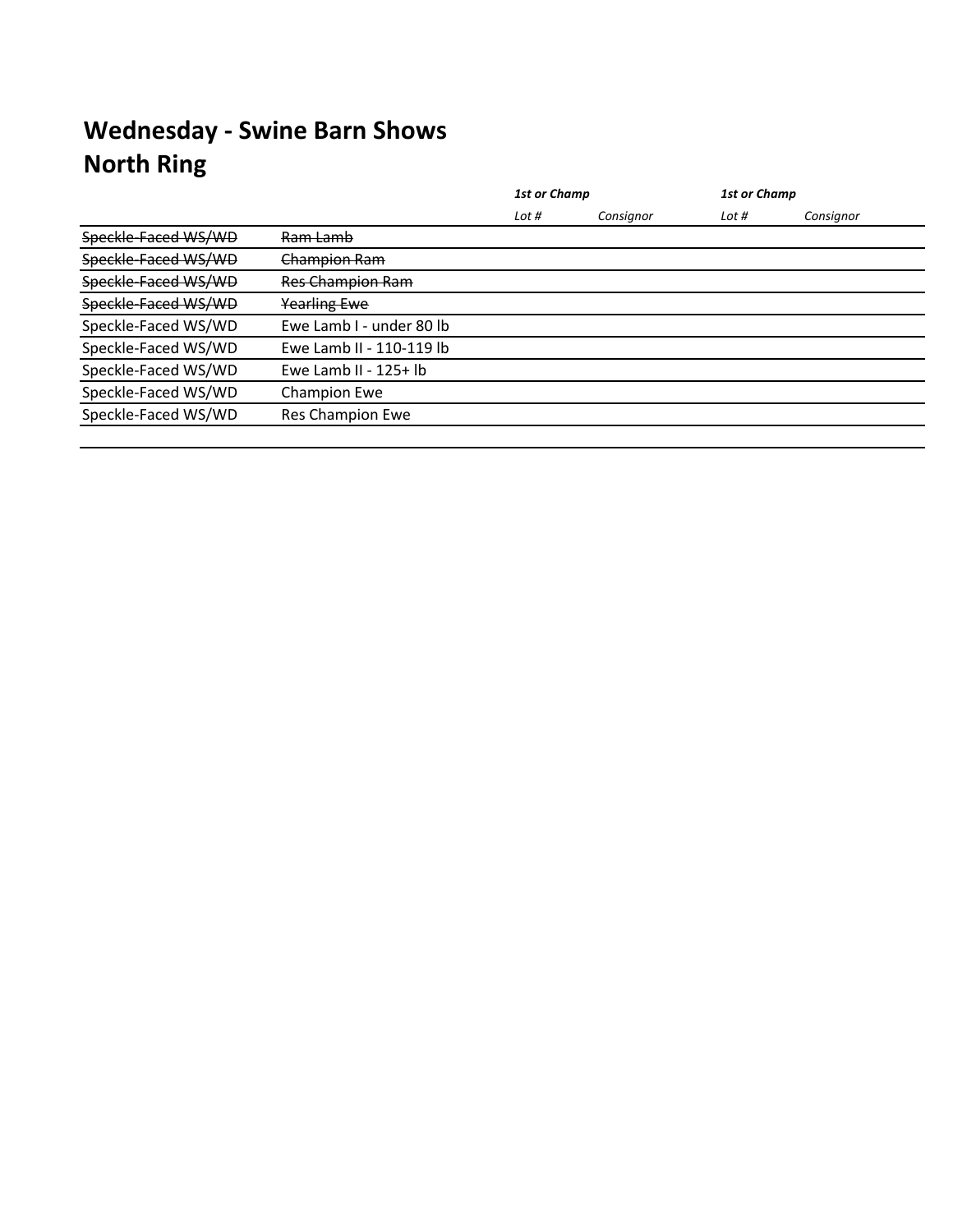|                       |                          | <b>1st or Champ</b> |           | <b>1st or Champ</b> |           |
|-----------------------|--------------------------|---------------------|-----------|---------------------|-----------|
|                       |                          | Lot #               | Consignor | Lot #               | Consignor |
| Natural Colored WS/WD | Yearling Ram             |                     |           |                     |           |
| Natural Colored WS/WD | Ram Lamb I - 93-98 lb    |                     |           |                     |           |
| Natural Colored WS/WD | Ram Lamb II - 114-115 lb |                     |           |                     |           |
| Natural Colored WS/WD | Ram Lamb III - 147 lb +  |                     |           |                     |           |
| Natural Colored WS/WD | Champion Ram             |                     |           |                     |           |
| Natural Colored WS/WD | Res Champion Ram         |                     |           |                     |           |
| Natural Colored WS/WD | <b>Yearling Ewe</b>      |                     |           |                     |           |
| Natural Colored WS/WD | Fall Ewe Lamb            |                     |           |                     |           |
| Natural Colored WS/WD | Ewe Lamb I - under 84 lb |                     |           |                     |           |
| Natural Colored WS/WD | Ewe Lamb II - 85-95 lb   |                     |           |                     |           |
| Natural Colored WS/WD | Ewe Lamb III - 99-110 lb |                     |           |                     |           |
| Natural Colored WS/WD | Ewe Lamb VI - 114-126 lb |                     |           |                     |           |
| Natural Colored WS/WD | Brood Ewe                |                     |           |                     |           |
| Natural Colored WS/WD | <b>Champion Ewe</b>      |                     |           |                     |           |
| Natural Colored WS/WD | Res Champion Ewe         |                     |           |                     |           |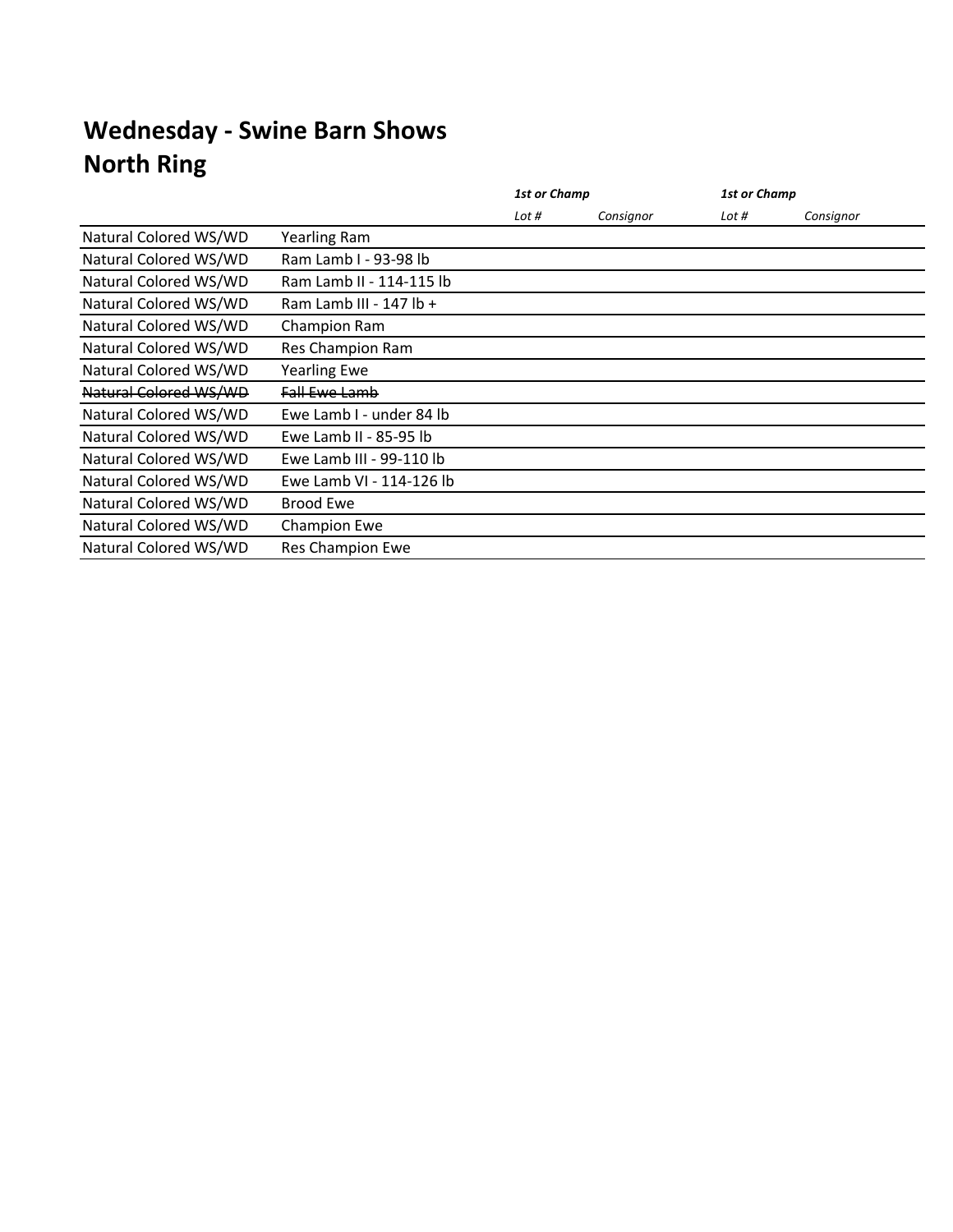|                   |                           | <b>1st or Champ</b> |           | <b>1st or Champ</b> |           |
|-------------------|---------------------------|---------------------|-----------|---------------------|-----------|
| <b>NATIONAL</b>   |                           | Lot #               | Consignor | Lot #               | Consignor |
| Hampshires        | Yearling Ram              |                     |           |                     |           |
| Hampshires        | <b>Slick Yearling Ram</b> |                     |           |                     |           |
| Hampshires        | Fall Ram Lamb             |                     |           |                     |           |
| <b>Hampshires</b> | Slick Fall Ram Lamb       |                     |           |                     |           |
| Hampshires        | Sr. Champion Ram          |                     |           |                     |           |
| Hampshires        | Res. Sr. Champion Ram     |                     |           |                     |           |
| Hampshires        | January Ram Lamb          |                     |           |                     |           |
| <b>Hampshires</b> | Slick January Ram Lamb-   |                     |           |                     |           |
| Hampshires        | February Ram Lamb         |                     |           |                     |           |
| Hampshires        | Slick February Ram Lamb   |                     |           |                     |           |
| Hampshires        | March Ram Lamb            |                     |           |                     |           |
| Hampshires        | Slick March Ram Lamb      |                     |           |                     |           |
| Hampshires        | Jr. Champion Ram          |                     |           |                     |           |
| Hampshires        | Res. Jr. Champion Ram     |                     |           |                     |           |
| Hampshires        | Champion Ram              |                     |           |                     |           |
| Hampshires        | Res. Champion Ram         |                     |           |                     |           |
| Hampshires        | <b>Yearling Ewe</b>       |                     |           |                     |           |
| Hampshires        | <b>Slick Yearling Ewe</b> |                     |           |                     |           |
| Hampshires        | Fall Ewe Lamb             |                     |           |                     |           |
| Hampshires        | Slick Fall Ewe Lamb       |                     |           |                     |           |
| Hampshires        | Sr. Champion Ewe          |                     |           |                     |           |
| Hampshires        | Res. Sr. Champion Ewe     |                     |           |                     |           |
| Hampshires        | January Ewe Lamb          |                     |           |                     |           |
| Hampshires        | Slick January Ewe Lamb    |                     |           |                     |           |
| Hampshires        | February Ewe Lamb         |                     |           |                     |           |
| Hampshires        | Slick February Ewe Lamb   |                     |           |                     |           |
| Hampshires        | March Ewe Lamb            |                     |           |                     |           |
| Hampshires        | Slick March Ewe Lamb      |                     |           |                     |           |
| <b>Hampshires</b> | <b>Brood Ewe</b>          |                     |           |                     |           |
| Hampshires        | Jr. Champion Ewe          |                     |           |                     |           |
| Hampshires        | Res. Jr. Champion Ewe     |                     |           |                     |           |
| Hampshires        | Champion Ewe              |                     |           |                     |           |
| Hampshires        | Res. Champion Ewe         |                     |           |                     |           |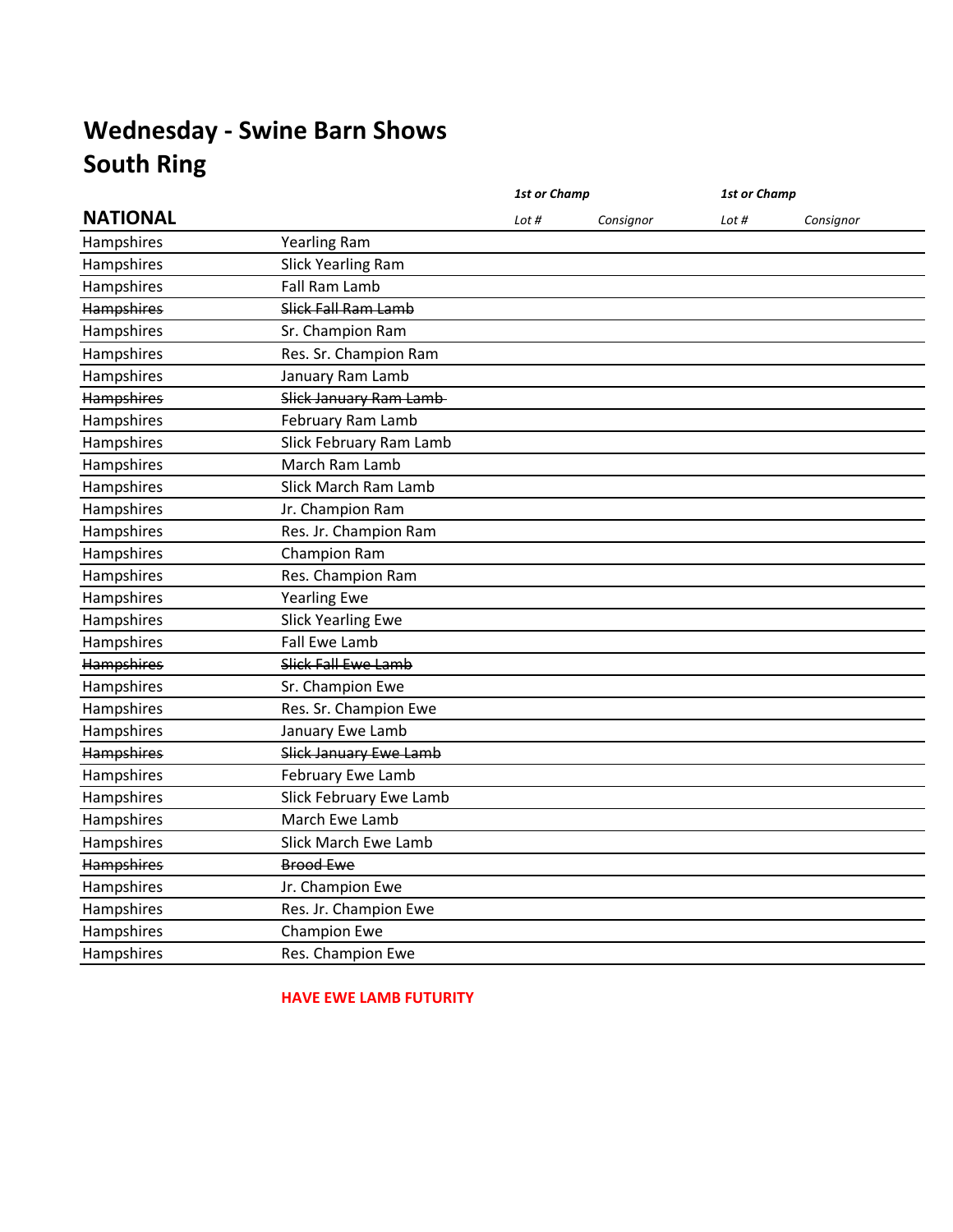|                 |                           | <b>1st or Champ</b> |           | 1st or Champ |           |
|-----------------|---------------------------|---------------------|-----------|--------------|-----------|
| <b>NATIONAL</b> |                           | Lot $#$             | Consignor | Lot $#$      | Consignor |
| Suffolks        | <b>Yearling Ram</b>       |                     |           |              |           |
| <b>Suffolks</b> | <b>Slick Yearling Ram</b> |                     |           |              |           |
| <b>Suffolks</b> | Fall Ram Lamb             |                     |           |              |           |
| <b>Suffolks</b> | Slick Fall Ram Lamb       |                     |           |              |           |
| <b>Suffolks</b> | Sr. Champion Ram          |                     |           |              |           |
| <b>Suffolks</b> | Res. Sr. Champion Ram     |                     |           |              |           |
| <b>Suffolks</b> | January Ram Lamb          |                     |           |              |           |
| <b>Suffolks</b> | Slick January Ram Lamb    |                     |           |              |           |
| <b>Suffolks</b> | February Ram Lamb         |                     |           |              |           |
| <b>Suffolks</b> | Slick February Ram Lamb   |                     |           |              |           |
| <b>Suffolks</b> | March Ram Lamb            |                     |           |              |           |
| <b>Suffolks</b> | Slick March Ram Lamb      |                     |           |              |           |
| <b>Suffolks</b> | Jr. Champion Ram          |                     |           |              |           |
| <b>Suffolks</b> | Res. Jr. Champion Ram     |                     |           |              |           |
| <b>Suffolks</b> | Champion Ram              |                     |           |              |           |
| <b>Suffolks</b> | Res. Champion Ram         |                     |           |              |           |
| Suffolks        | <b>Yearling Ewe</b>       |                     |           |              |           |
| <b>Suffolks</b> | <b>Slick Yearling Ewe</b> |                     |           |              |           |
| <b>Suffolks</b> | Fall Ewe Lamb             |                     |           |              |           |
| <b>Suffolks</b> | Slick Fall Ewe Lamb       |                     |           |              |           |
| <b>Suffolks</b> | Sr. Champion Ewe          |                     |           |              |           |
| <b>Suffolks</b> | Res. Sr. Champion Ewe     |                     |           |              |           |
| <b>Suffolks</b> | January Ewe Lamb          |                     |           |              |           |
| <b>Suffolks</b> | Slick January Ewe Lamb    |                     |           |              |           |
| <b>Suffolks</b> | February Ewe Lamb         |                     |           |              |           |
| <b>Suffolks</b> | Slick February Ewe Lamb   |                     |           |              |           |
| Suffolks        | March Ewe Lamb            |                     |           |              |           |
| <b>Suffolks</b> | Slick March Ewe Lamb      |                     |           |              |           |
| <b>Suffolks</b> | <b>Brood Ewes</b>         |                     |           |              |           |
| <b>Suffolks</b> | Jr. Champion Ewe          |                     |           |              |           |
| <b>Suffolks</b> | Res. Jr. Champion Ewe     |                     |           |              |           |
| <b>Suffolks</b> | Champion Ewe              |                     |           |              |           |
| <b>Suffolks</b> | Res. Champion Ewe         |                     |           |              |           |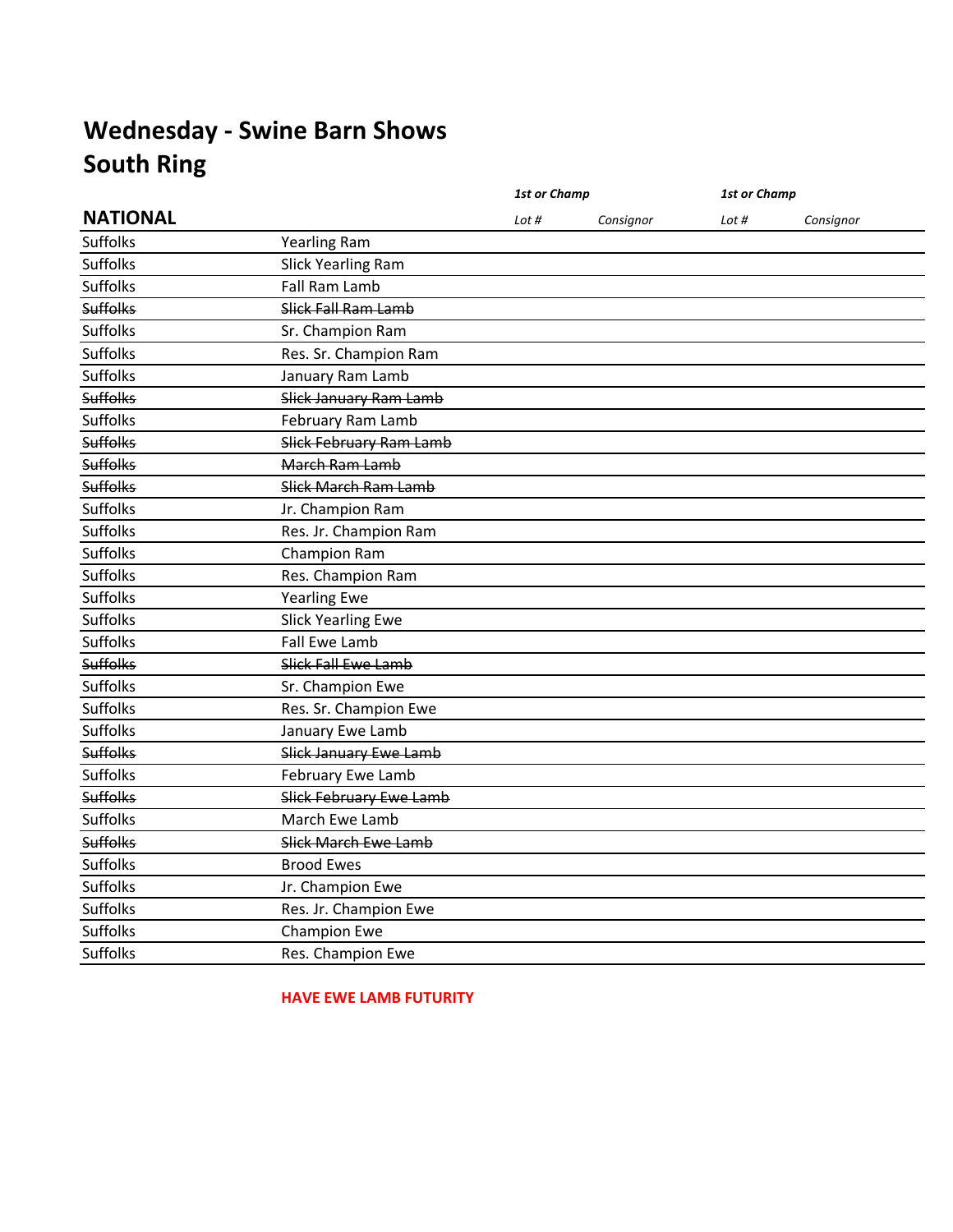|                 |                           | <b>1st or Champ</b> |           | <b>1st or Champ</b> |           |
|-----------------|---------------------------|---------------------|-----------|---------------------|-----------|
| <b>NATIONAL</b> |                           | Lot #               | Consignor | Lot #               | Consignor |
| Tunis           | <b>Yearling Ram</b>       |                     |           |                     |           |
| <b>Tunis</b>    | Slick Yearling Ram        |                     |           |                     |           |
| <b>Tunis</b>    | Fall Ram Lamb             |                     |           |                     |           |
| <b>Tunis</b>    | Slick Fall Ram Lamb       |                     |           |                     |           |
| <b>Tunis</b>    | Sr. Champion Ram          |                     |           |                     |           |
| <b>Tunis</b>    | Res. Sr. Champion Ram     |                     |           |                     |           |
| Tunis           | January Ram Lamb          |                     |           |                     |           |
| <b>Tunis</b>    | Slick January Ram Lamb    |                     |           |                     |           |
| <b>Tunis</b>    | February Ram Lamb         |                     |           |                     |           |
| <b>Tunis</b>    | Slick February Ram Lamb   |                     |           |                     |           |
| <b>Tunis</b>    | March Ram Lamb            |                     |           |                     |           |
| <b>Tunis</b>    | Slick March Ram Lamb      |                     |           |                     |           |
| <b>Tunis</b>    | Jr. Champion Ram          |                     |           |                     |           |
| <b>Tunis</b>    | Res. Jr. Champion Ram     |                     |           |                     |           |
| Tunis           | Champion Ram              |                     |           |                     |           |
| Tunis           | Res. Champion Ram         |                     |           |                     |           |
| Tunis           | <b>Yearling Ewe</b>       |                     |           |                     |           |
| <b>Tunis</b>    | <b>Slick Yearling Ewe</b> |                     |           |                     |           |
| Tunis           | Fall Ewe Lamb             |                     |           |                     |           |
| <b>Tunis</b>    | Slick Fall Ewe Lamb       |                     |           |                     |           |
| <b>Tunis</b>    | Sr. Champion Ewe          |                     |           |                     |           |
| <b>Tunis</b>    | Res. Sr. Champion Ewe     |                     |           |                     |           |
| Tunis           | January Ewe Lamb          |                     |           |                     |           |
| <b>Tunis</b>    | Slick January Ewe Lamb    |                     |           |                     |           |
| Tunis           | February Ewe Lamb         |                     |           |                     |           |
| <b>Tunis</b>    | Slick February Ewe Lamb   |                     |           |                     |           |
| <b>Tunis</b>    | March Ewe Lamb            |                     |           |                     |           |
| <b>Tunis</b>    | Slick March Ewe Lamb      |                     |           |                     |           |
| <b>Tunis</b>    | Jr. Champion Ewe          |                     |           |                     |           |
| <b>Tunis</b>    | Res. Jr. Champion Ewe     |                     |           |                     |           |
| Tunis           | Champion Ewe              |                     |           |                     |           |
| Tunis           | Res. Champion Ewe         |                     |           |                     |           |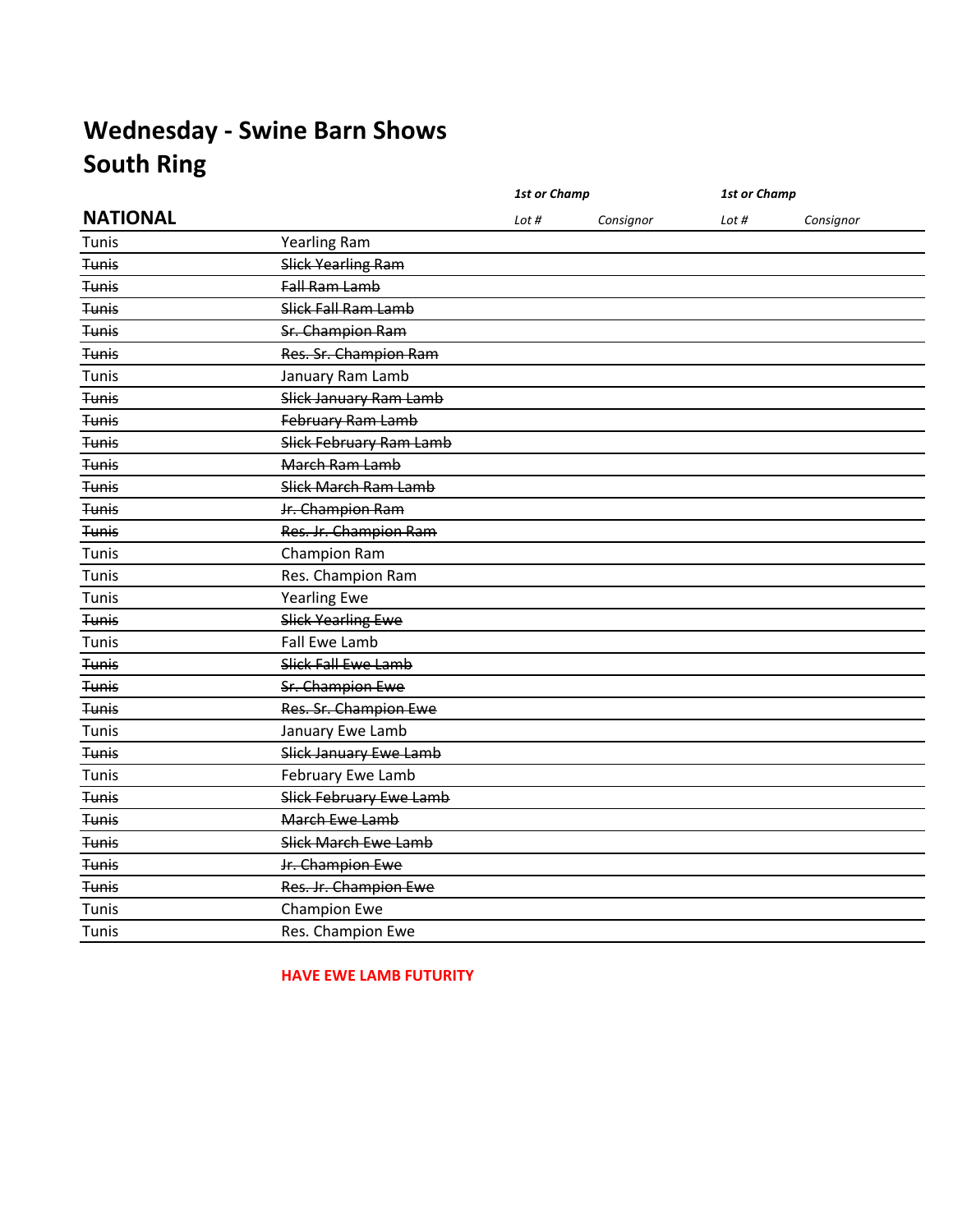|                       |                                           | <b>1st or Champ</b> |           | 1st or Champ |           |
|-----------------------|-------------------------------------------|---------------------|-----------|--------------|-----------|
|                       |                                           | Lot $#$             | Consignor | Lot $#$      | Consignor |
| <b>Horned Dorsets</b> | <b>Yearling Ram</b>                       |                     |           |              |           |
| <b>Horned Dorsets</b> | Early Fall Ram Lamb (9/1-9/30)            |                     |           |              |           |
| <b>Horned Dorsets</b> | Late Fall Ram Lamb (10/1-11/30)           |                     |           |              |           |
| <b>Horned Dorsets</b> | Winter Ram Lamb (12/01-1/31)              |                     |           |              |           |
| <b>Horned Dorsets</b> | Spring Ram Lamb (2/1-after)               |                     |           |              |           |
| <b>Horned Dorsets</b> | Slick Ram Lamb (9/1-after)                |                     |           |              |           |
| <b>Horned Dorsets</b> | Champion Ram                              |                     |           |              |           |
| <b>Horned Dorsets</b> | Res. Champion Ram                         |                     |           |              |           |
| Horned Dorsets        | <b>Fall Yearling Ewe</b>                  |                     |           |              |           |
| <b>Horned Dorsets</b> | <b>Spring Yearling Ewe</b>                |                     |           |              |           |
| <b>Horned Dorsets</b> | <b>Slick Yearling Ewe</b>                 |                     |           |              |           |
| <b>Horned Dorsets</b> | Early Fall Ewe Lamb (9/1-9/30)            |                     |           |              |           |
| <b>Horned Dorsets</b> | Late Fall Ewe Lamb (10/1-11/30)           |                     |           |              |           |
| <b>Horned Dorsets</b> | Slick Fall Ewe Lamb (9/1-11/30)           |                     |           |              |           |
| <b>Horned Dorsets</b> | Winter Ewe Lamb (12/1-1/31)               |                     |           |              |           |
| <b>Horned Dorsets</b> | Spring Ewe Lamb (2/1-after)               |                     |           |              |           |
| <b>Horned Dorsets</b> | Slick Winter/Spring Ewe Lamb (12/1-after) |                     |           |              |           |
| <b>Horned Dorsets</b> | <b>Champion Ewe</b>                       |                     |           |              |           |
| <b>Horned Dorsets</b> | Res. Champion Ewe                         |                     |           |              |           |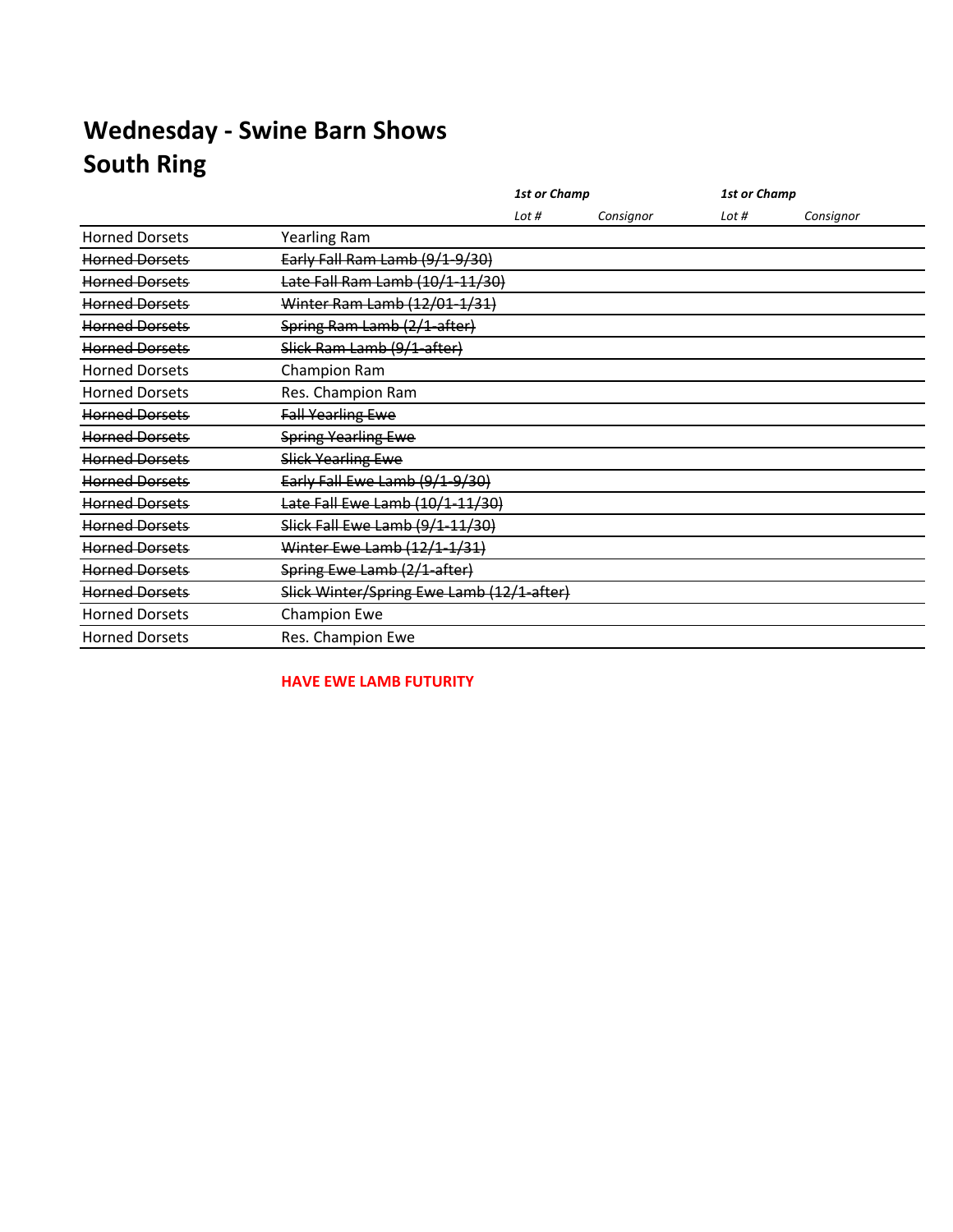|                       |                                           | <b>1st or Champ</b> |           | <b>1st or Champ</b> |           |  |
|-----------------------|-------------------------------------------|---------------------|-----------|---------------------|-----------|--|
|                       |                                           | Lot $#$             | Consignor | Lot $#$             | Consignor |  |
| <b>Polled Dorsets</b> | <b>Yearling Ram</b>                       |                     |           |                     |           |  |
| <b>Polled Dorsets</b> | Early Fall Ram Lamb (9/1-9/30)            |                     |           |                     |           |  |
| <b>Polled Dorsets</b> | Late Fall Ram Lamb (10/1-11/30)           |                     |           |                     |           |  |
| <b>Polled Dorsets</b> | Winter Ram Lamb (12/01-1/31)              |                     |           |                     |           |  |
| <b>Polled Dorsets</b> | Spring Ram Lamb (2/1-after)               |                     |           |                     |           |  |
| <b>Polled Dorsets</b> | Slick Ram Lamb (9/1-after)                |                     |           |                     |           |  |
| <b>Polled Dorsets</b> | Champion Ram                              |                     |           |                     |           |  |
| <b>Polled Dorsets</b> | Res. Champion Ram                         |                     |           |                     |           |  |
| <b>Polled Dorsets</b> | <b>Fall Yearling Ewe</b>                  |                     |           |                     |           |  |
| <b>Polled Dorsets</b> | Spring Yearling Ewe                       |                     |           |                     |           |  |
| <b>Polled Dorsets</b> | <b>Slick Yearling Ewe</b>                 |                     |           |                     |           |  |
| <b>Polled Dorsets</b> | Early Fall Ewe Lamb (9/1-9/30)            |                     |           |                     |           |  |
| <b>Polled Dorsets</b> | Late Fall Ewe Lamb (10/1-11/30)           |                     |           |                     |           |  |
| <b>Polled Dorsets</b> | Slick Fall Ewe Lamb (9/1-11/30)           |                     |           |                     |           |  |
| <b>Polled Dorsets</b> | Winter Ewe Lamb (12/1-1/31)               |                     |           |                     |           |  |
| <b>Polled Dorsets</b> | Spring Ewe Lamb (2/1-after)               |                     |           |                     |           |  |
| <b>Polled Dorsets</b> | Slick Winter/Spring Ewe Lamb (12/1-after) |                     |           |                     |           |  |
| <b>Polled Dorsets</b> | <b>Champion Ewe</b>                       |                     |           |                     |           |  |
| <b>Polled Dorsets</b> | Res. Champion Ewe                         |                     |           |                     |           |  |
|                       |                                           |                     |           |                     |           |  |